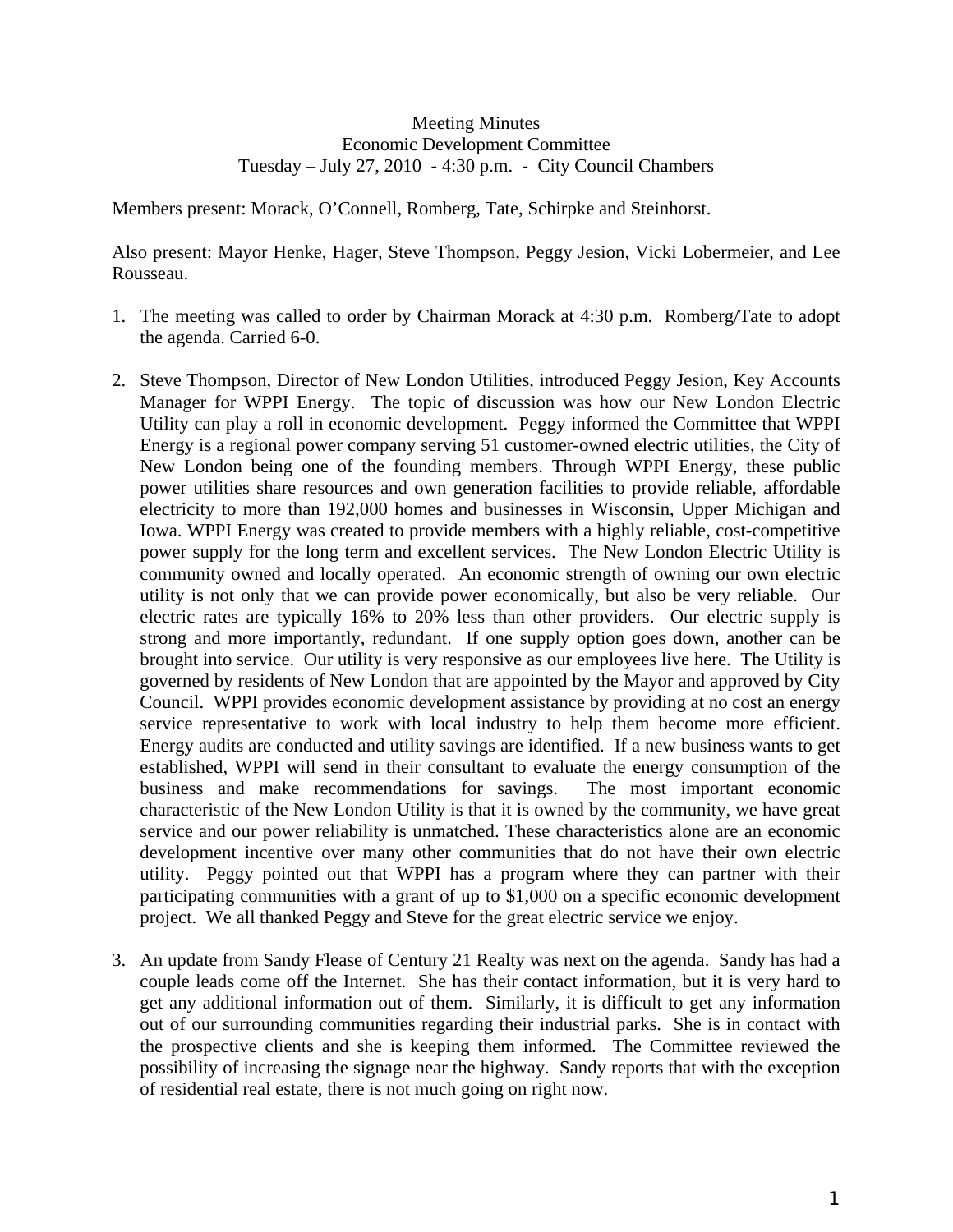Sandy will visit with Missy about putting the industrial park marketing information on the City web site. It was noted that the web is the best place to focus our marketing efforts for the industrial park.

- 4. Vicki Lobermeier from the University of Wisconsin, Stevens Point office of the Small Business Development Center visited with the Committee about the services she is able to provide. There are over 1,000 Small Business Development Centers around the United States. There are twelve in the state of Wisconsin. Their office is funded by the United States Small Business Administration. We are served by her office in Stevens Point as New London is in Waupaca County. We are also served by the office at the University of Wisconsin Oshkosh as the City is also in Outagamie County. Their offices offer no-cost business consulting on any topic including marketing, cash flow, business planning and related activities. Services are afforded to new and existing businesses. There are also three specialty Small Business Development Centers in the State. One at UW Whitewater that focuses on serving inventers, another at UW Stout for engineering and development, and the other at University of Wisconsin Parkside which houses The Center for Advanced Technology and Innovation. The SBDC offers several services including "trade area mapping" for specific businesses, and entrepreneurial training programs. Over the course of the past nine years, they have assisted 400 businesses that have resulted in over 280 start-up businesses. Participants in SBDC programs are assured confidentiality and the center is only allowed to provide services to private businesses. They cannot assist non-profit organizations or governments. It was suggested that Vicki do a brief informative cable TV program about the Small Business Development Center and the services that they can offer so that we can help her get the word out about the services that are available thru her office. The Committee also suggested to Vicki that she keep the City of New London in mind when she runs across someone looking for a place to start a new business. When asked if there was anything that the City of New London could do to attract or develop business, she said that all communities are trying to do the same thing. She suggests that the best avenue for economic development is growing the businesses that are already here and have made a commitment to our community. The Committee thanked Vicki for her work and invited her to conduct one of her future business classes here in New London.
- 5. Administrator Hager presented his update memo. Kent noted some work he did regarding property ownership along the river wall near the Pearl Street Bridge. He also noted that we should know more soon about the possible relocation of a retail business to the Highway 54/Shawano Street intersection. A general discussion regarding downtown parking occurred and it was suggested that the Public Works Committee follow through with this matter. Kent noted that he had only received one phone call as a result of the 180+ RFP's sent out. It was suggested that Kent make a few phone calls to developers that received the RFP document to determine the reasons why we are not receiving more interest in the development of the downtown property. The deadline to submit a proposal is September  $28<sup>th</sup>$ .
- 6. Chairman Morack reported to the Committee that he attended a Chamber sponsored meeting and he received a request to share the list that was developed identifying businesses that are not currently located in our community. He also reported on the web site he found from East Wisconsin Savings Bank where they have an on-line business assistance center.